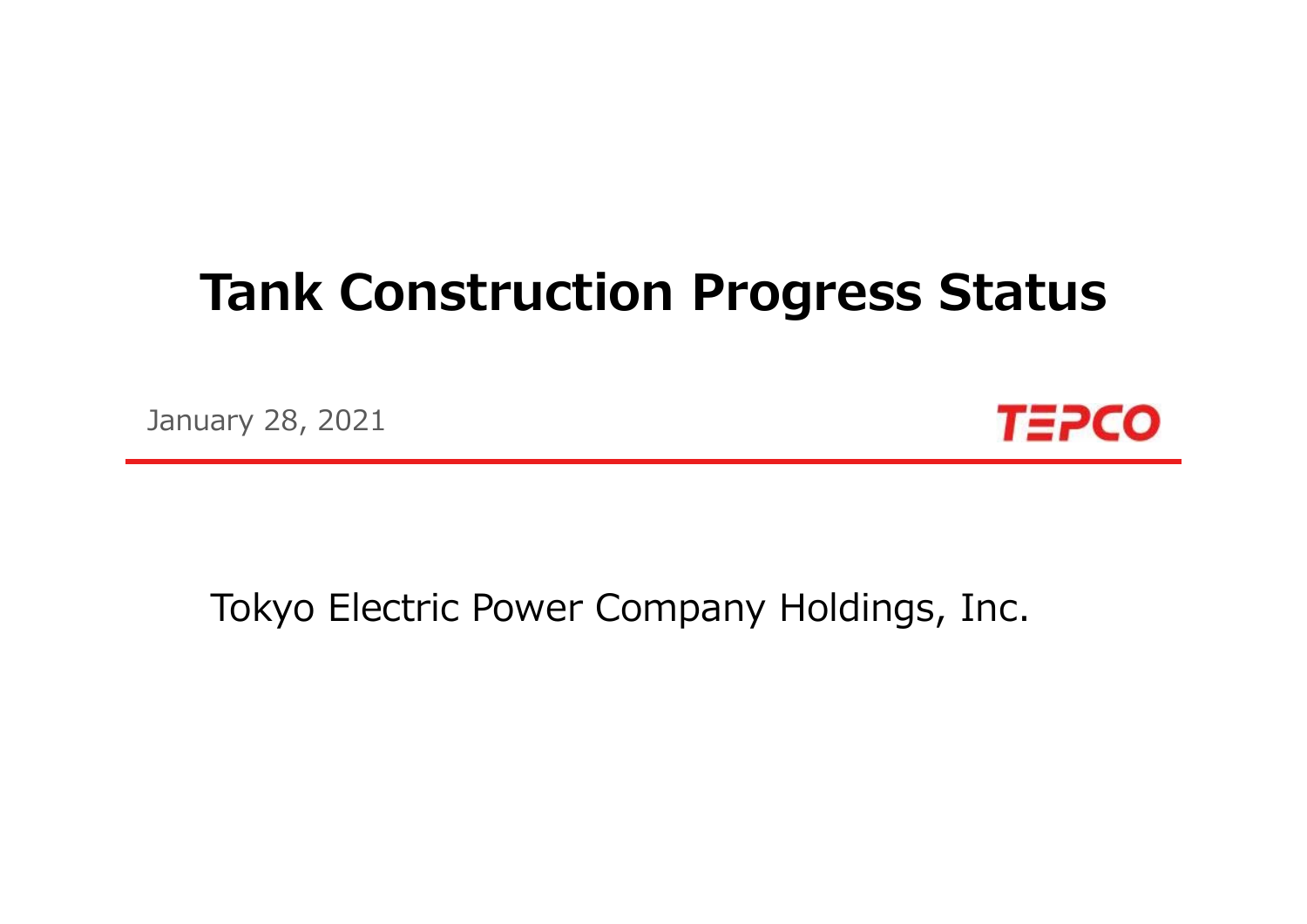1-1 Tank capacity and stored water volume (actual and forecasted)

Water balance simulation (enhanced use of subdrains, etc. + effectiveness of the land-side impermeable wall)





 $\%$ : Treatment of water remaining in tanks (three tanks) will be completed in February 2021.  $_1$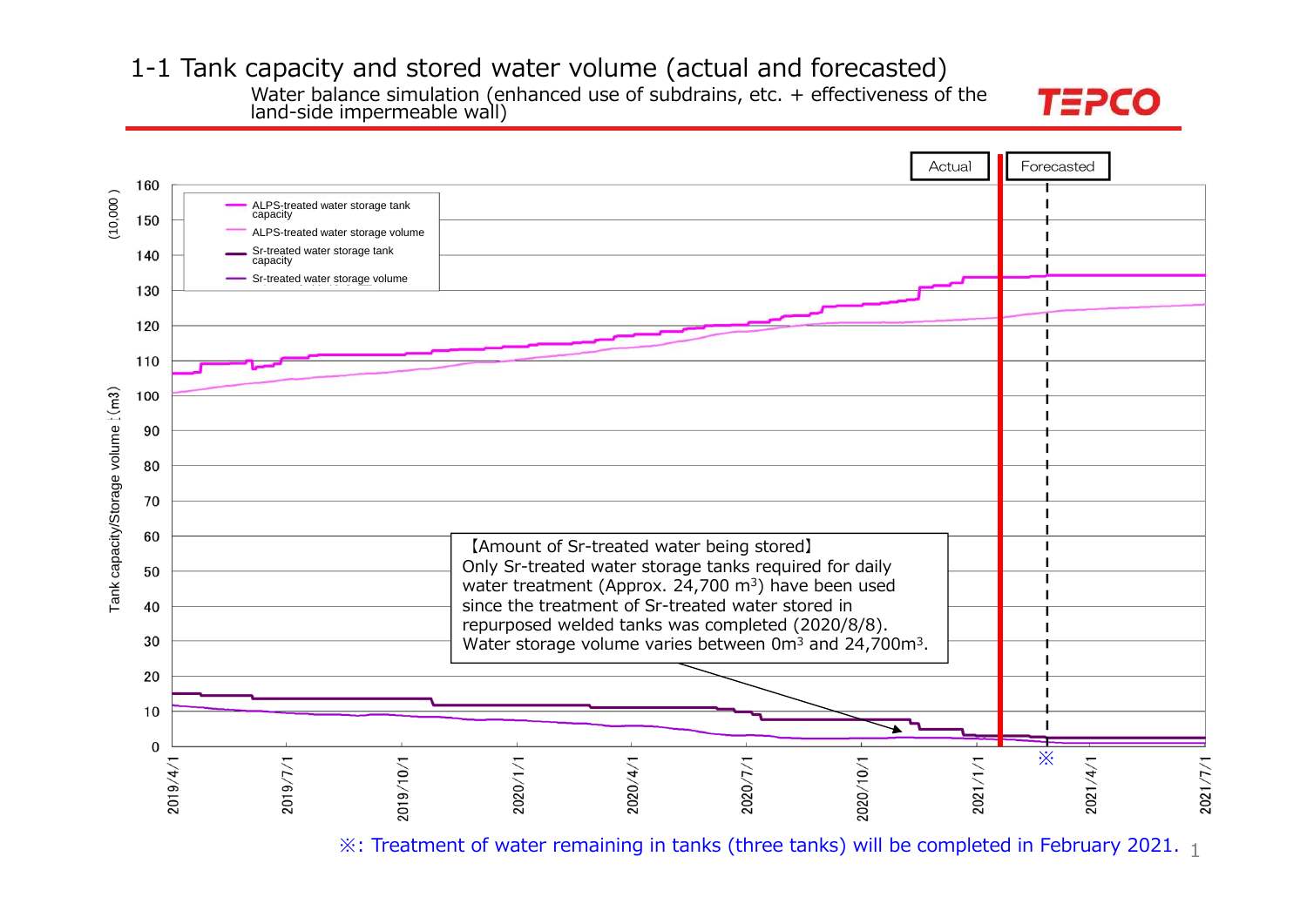#### 1-2 Groundwater, etc. flow conditions used when calculating estimates about storage water volume, and recent actual measurements  $T\equiv PCO$ about storage water volume, and recent actual measurements

Preconditions for the water balance simulation

 $\blacktriangleright$ When incorporating the effectiveness of subdrains + land-side impermeable wall

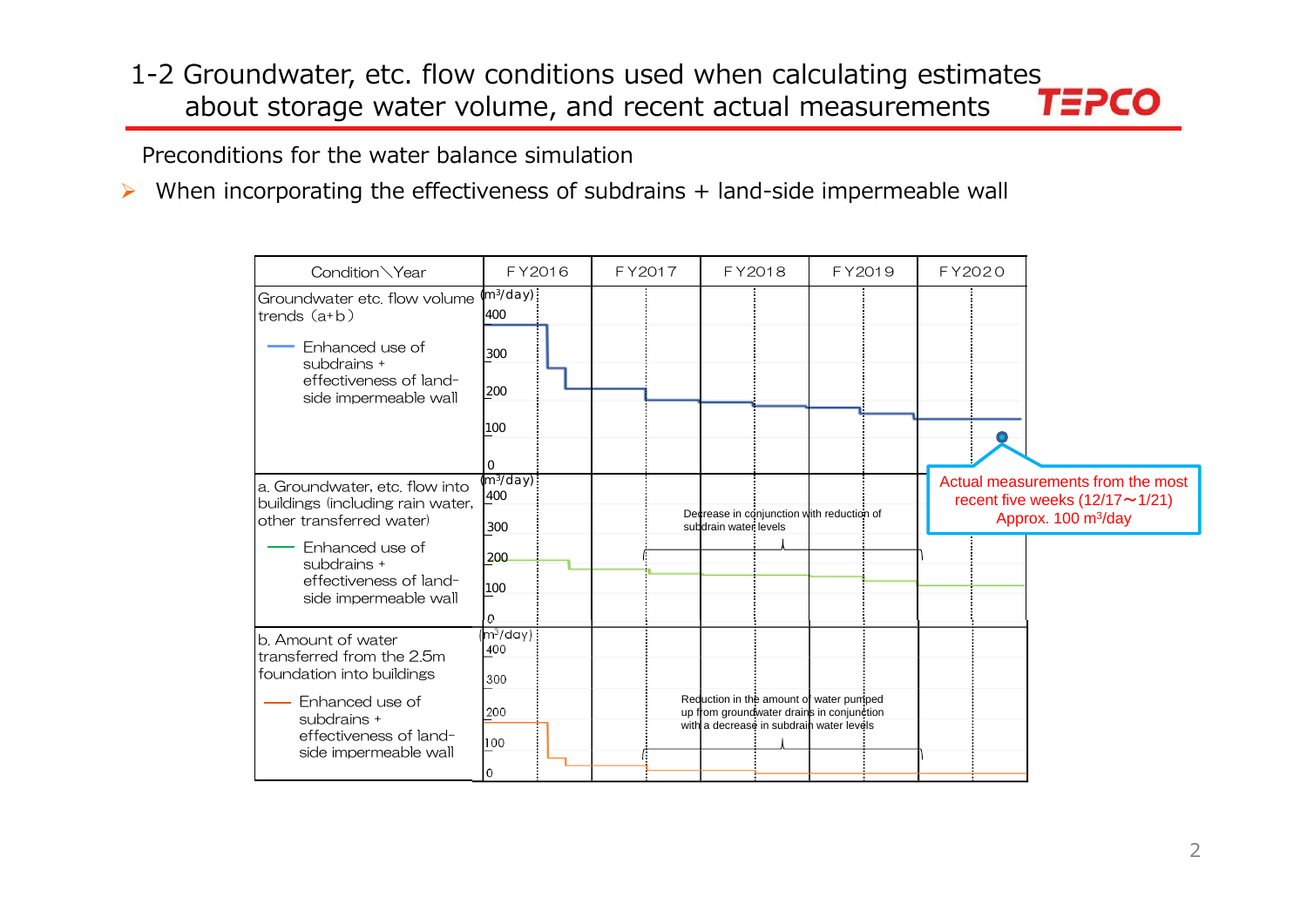## 2-1 Welded tank construction status



The following shows planned and actual welded tank construction capacity achieved through tank replacement (through March 2021)

#### **Monthly welded tank construction plan (planned and actual)**

Underlined numbers are planned values Units: 1,000 m3

| <b>FY</b>                                                       | Apr | May $\vert$ | Jun | Jul | Aug | Sep | Oct | Nov | $Dec$ | Jan | Feb | Mar | Subtotal                                          |
|-----------------------------------------------------------------|-----|-------------|-----|-----|-----|-----|-----|-----|-------|-----|-----|-----|---------------------------------------------------|
| $2019$   26.9   10.0   31.0   9.1   0                           |     |             |     |     |     |     |     |     |       |     |     |     | $0$   11.9   4.0   6.6   7.9   5.3   10.6   123.3 |
| 2020   13.2   10.6   2.7   11.9   9.3   2.6   14.5   10.6   6.6 |     |             |     |     |     |     |     |     |       |     |     |     | 82.0                                              |

#### **Tank capacity creation plan and actual achievements (Total※1 )**

|                        | Planned<br>(as of December 31, 2020) | Actual<br>(as of December 31, 2020)                                                               | Tank capacity creation targets<br>December 11, 2020<br>Tank capacity targets achieved. |  |
|------------------------|--------------------------------------|---------------------------------------------------------------------------------------------------|----------------------------------------------------------------------------------------|--|
| Total tank<br>capacity | Approx. 1,368,000m <sup>3</sup>      | Approx. 1,271,000m <sup>3</sup><br>(Approx. $1,368,000$ m <sup>3 <math>\frac{1}{2}</math></sup> ) |                                                                                        |  |

- ※1︓Includes capacity less than 0% of water level gauges (approximately 2,200m³) as well as Sr-treated water tanks required for water treatment on a daily basis (approximately  $24,700m^3$  (existing tanks))
- ※2︓Includes Sr-treated water tanks that will be repurposed for the storage of ALPS-treated water (approximately 97,000  $\text{m}^3$  (existing tanks))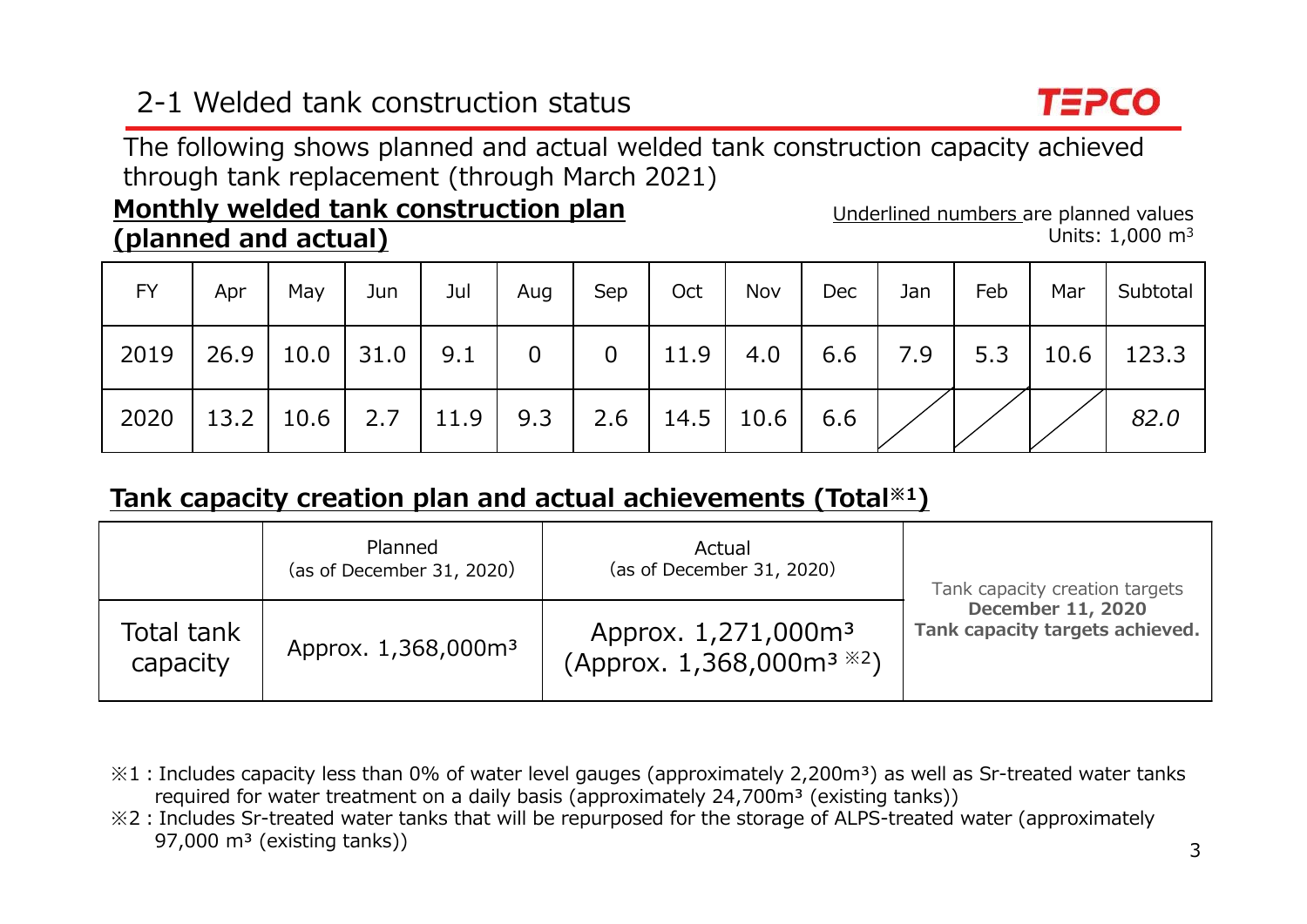## 2-2 Tank progress status



### 1. Tank construction and disassembly

| Area                         | Overall status                                                                                                                                                                                                                                                                         |
|------------------------------|----------------------------------------------------------------------------------------------------------------------------------------------------------------------------------------------------------------------------------------------------------------------------------------|
| $\mathsf{C}$                 | 2020/10/5 Flange tank disassembly completed.<br>Inner dyke water proof paint being decontaminated/removed.                                                                                                                                                                             |
| E                            | Flanged tank disassembly underway.<br>Inner dyke water proof paint being decontaminated/removed.                                                                                                                                                                                       |
| G <sub>1</sub>               | 2019/2/27 Steel horizontal tank removal completed.<br>2019/4/1 Welded tank construction commenced.<br>2020/2/3 Foundation construction completed.<br>2020/12/11 Tank construction completed.<br>Outer dyke construction underway.                                                      |
| G4 South                     | 2018/9/13 Flanged tank disassembly commenced.<br>2019/3/21 Flanged tank disassembly/removal completed.<br>2019/12/1 Welded tank construction commenced.<br>2020/3/4 Foundation construction completed.<br>2020/12/10 Tank construction completed.<br>Outer dyke construction underway. |
| G4 North •<br>G <sub>5</sub> | 2020/10/7 Flange tank disassembly completed.<br>Inner dyke water proof paint being removed.                                                                                                                                                                                            |
| $H9 \cdot H9$<br>West        | 2020/11/18 Flanged tank disassembly commenced.                                                                                                                                                                                                                                         |

## 2.Implementation plan submissions

| Area | лv.<br>wa |
|------|-----------|
|      |           |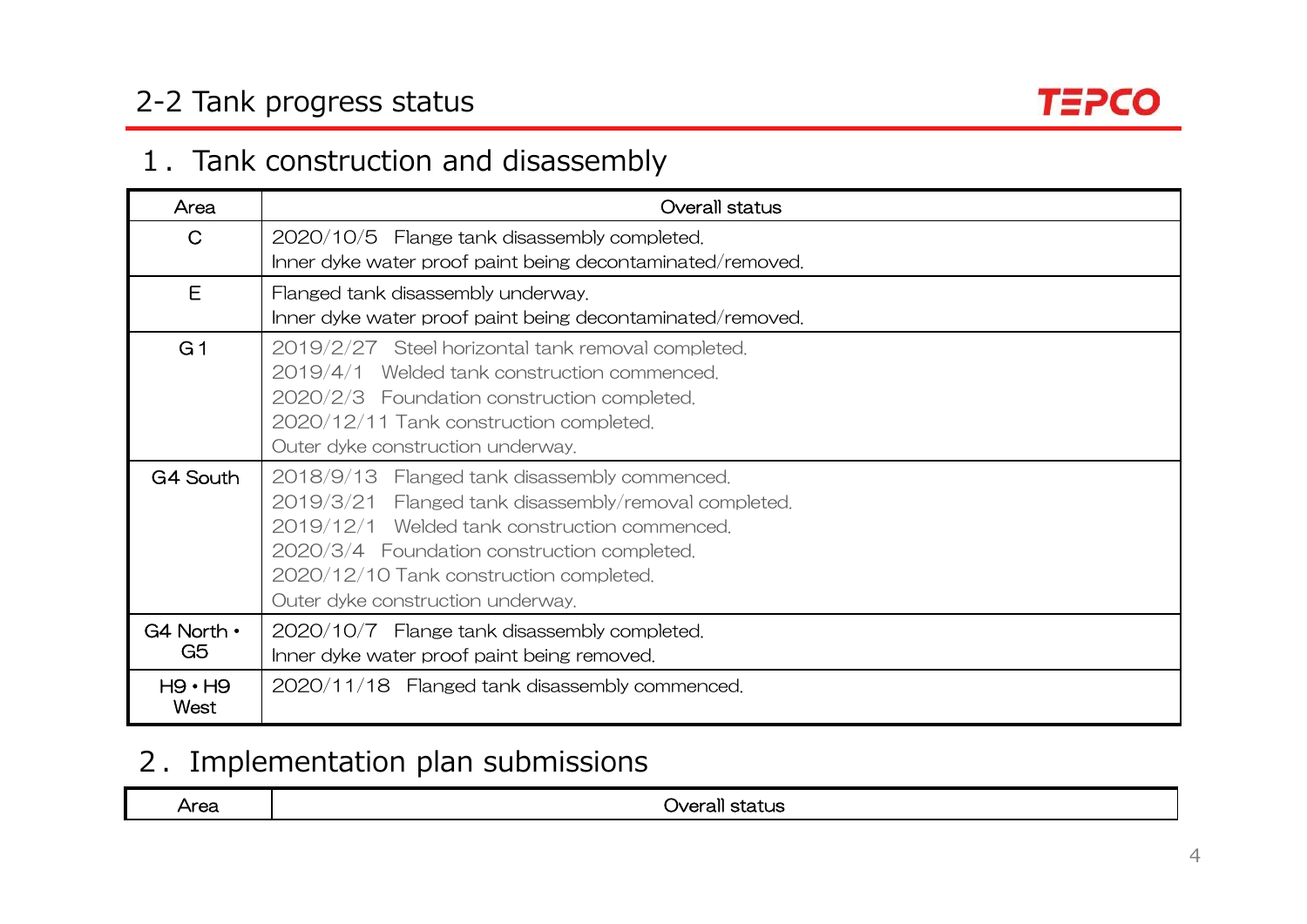<Reference> Tank Area Map